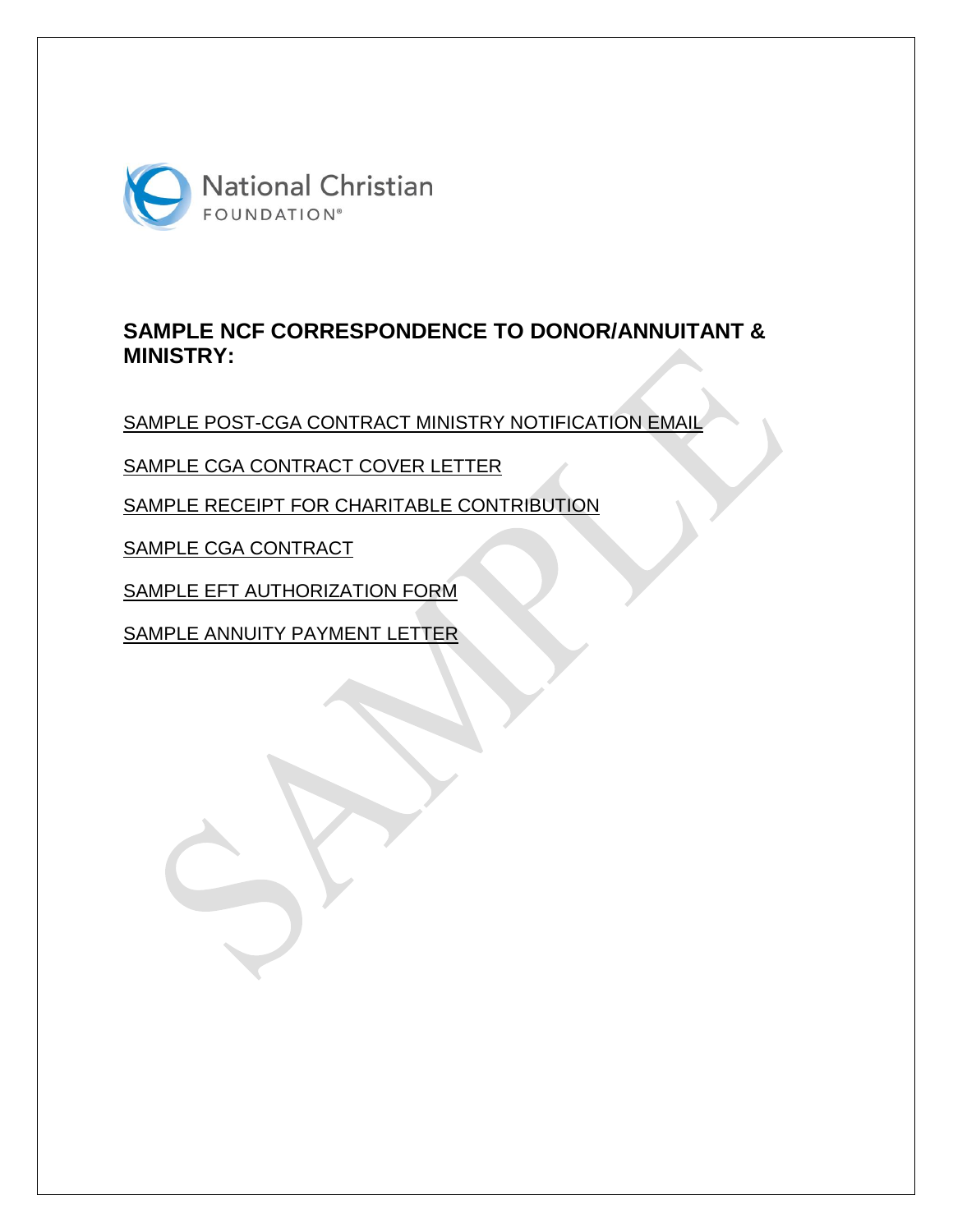

### *SAMPLE POST-CGA CONTRACT MINISTRY NOTIFICATION EMAIL*

Dear [Name of Ministry],

We have prepared and mailed [Name of Donor]'s CGA Agreement Packet. A copy of our correspondence is attached for your files as well.

As you are aware, charitable gift annuities are typically reinsured at NCF. Reinsurance will enable us to place in your ministry's Fund now, *in today's dollars*, the amount the Fund is projected to receive upon the death of the annuitant(s). You can expect the amount going to your Fund, which will be approximately [amount], by [Date]. In the event the reinsurance cost would cause NCF's remaining balance to be less than \$500 or 1% of the funding amount (whichever is greater), your ministry's Fund portion will be reduced so that NCF may retain the greater of \$500 or 1% of the funding amount.

Once the funds are available, you may choose to distribute the funds to your ministry (using your online Fund access) or choose a portfolio and allow them to remain in the Fund to grow.

If you have any questions, feel free to contact me.

We appreciate the opportunity to work with you, and we pray that our efforts will be to God's glory and man's good.

**Lisa C. Dorsey** *Charitable Gift Annuity Administrator* Direct: 678.892.1854 Main: 404.252.0100 11625 Rainwater Drive, Suite 500 Alpharetta, GA 30009 **I** ncfgiving.com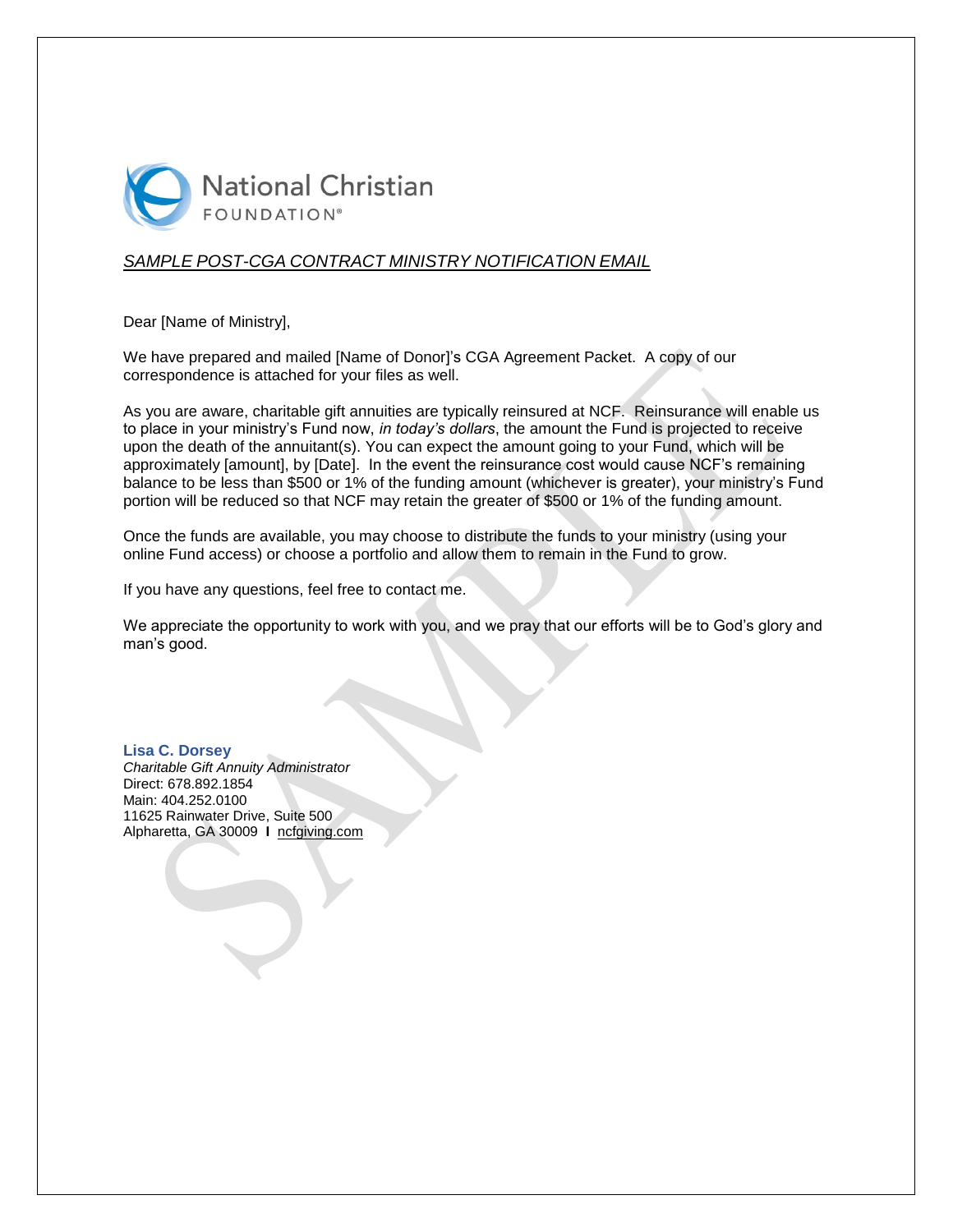

### *SAMPLE CGA CONTRACT COVER LETTER*

[Date]

[Name of Donor] [Street Address] [City, State, Zip]

Dear [Name of Donor]:

We are pleased to forward to you the enclosed duly executed Charitable Gift Annuity Agreement for the benefit of the [Name of Ministry Fund], a component fund of National Christian Charitable Foundation, Inc. (NCF). Your generosity is an encouragement and an exhortation for us to press on in our ministry of serving faithful stewards and the ministries they support.

Enclosed you will find:

- Two originals of your Charitable Gift Annuity Agreement. Please sign both originals, retain one original for your files, and return the second original to us for our files (a return envelope is enclosed for your convenience),
- A receipt you should retain for tax purposes,
- A USA PATRIOT Act Compliance Form used to mitigate the funding of CGAs for terrorism and money laundering. Please sign both originals, retain one original for your files, and return the second original to us,
- An illustration of your Charitable Gift Annuity,

Briefly, I want to point out, in summary form, some of the aspects of your Charitable Gift Annuity:

- You have made a gift by cash of \$10,000 to NCF for a charitable gift annuity, the remainder of which will go to the [Name of Fund];
- This gift funded The [Name of Donor/Annuitant] [Type] Immediate Gift Annuity Agreement No. [] and was made in return for your receiving the annual sum of [amount], paid in equal [periodic] payments of [amount], for the remainder of your life;
- We estimate the present value of the payments you will receive over the term of the contract is [amount];
- You may be entitled to a charitable deduction of [amount], assuming you qualify (see the attached receipt);
- Your first payment is a prorated payment of [amount] and will be made on [Date];
- Your [periodic] payment dates are [March 31, June 30, September 30, and December 31]. Payments should arrive no later than five days after the payment date. Please notify us in writing of any change of address (or bank account number for EFT deposits);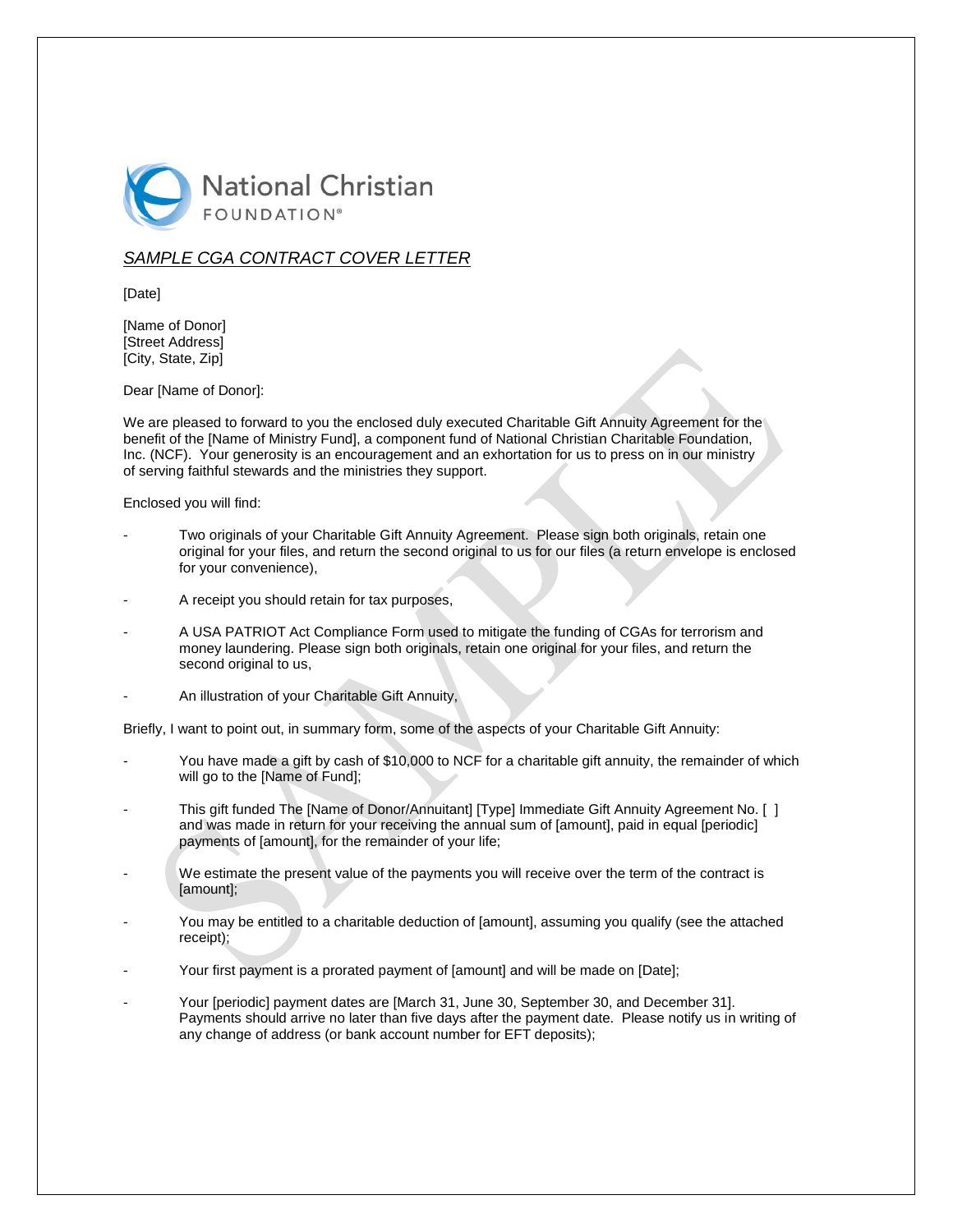Page 2 [Name of Donor] [Date]

- During the first part of February of each year, you will receive from NCF, a Form 1099-R that will inform you of the amount of income you are to report when you file your annual tax return;

If you have any questions please do not hesitate to contact your [Name of Ministry] representative, or you may reach me at 678-892-1854.

It is a privilege to assist you in furthering God's Kingdom and supporting His work at [Name of Ministry].

In His service,

Lisa C. Dorsey CGA Administrator NATIONAL CHRISTIAN FOUNDATION

Enclosures

Cc: [Ministry Representative]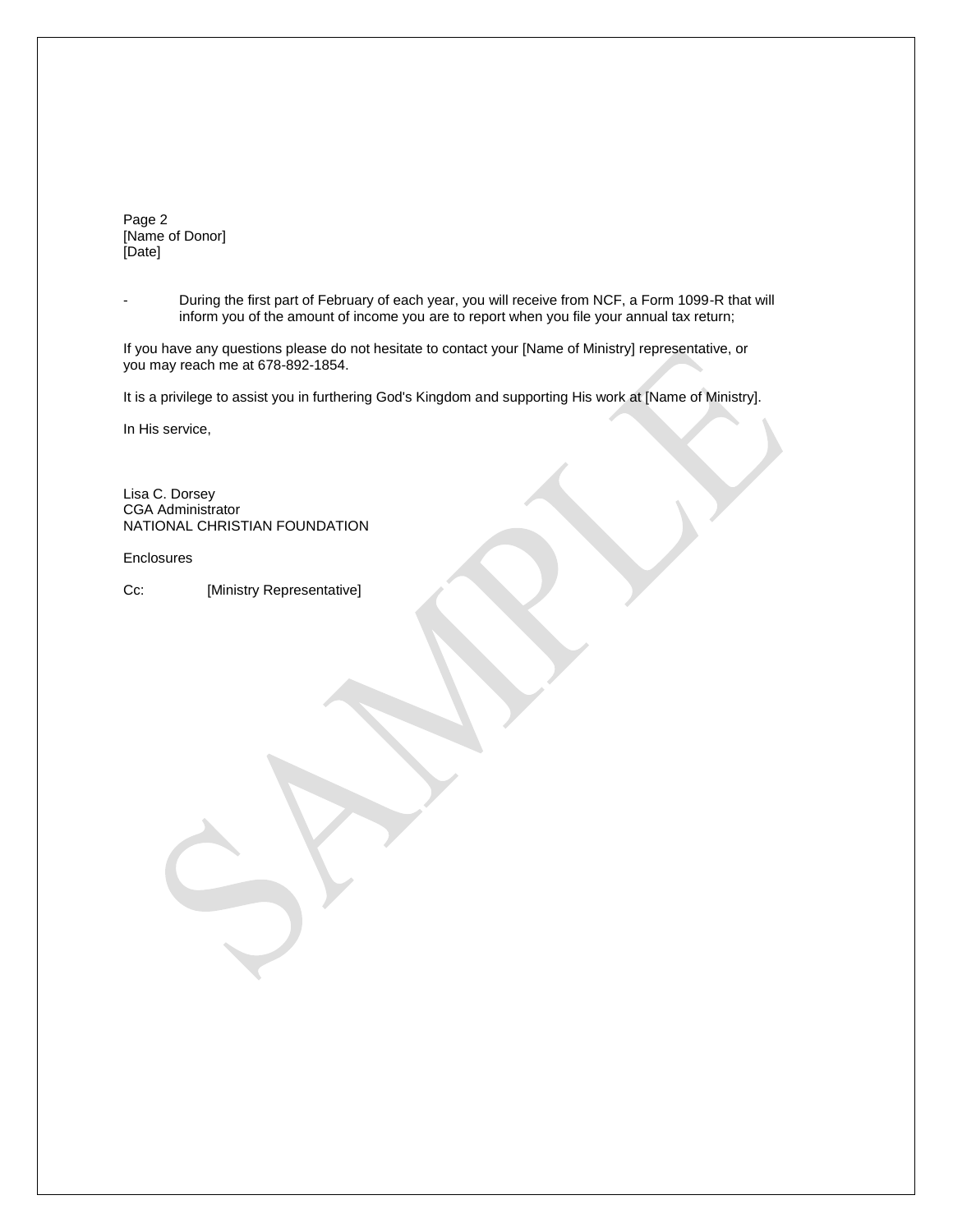

### *SAMPLE RECEIPT FOR CHARITABLE CONTRIBUTION*

#### **RECEIPT FOR CHARITABLE CONTRIBUTION**

[Name of Donor] [Street Address] [City, State, Zip]

Dear [Name of Donor]:

This is a receipt for your charitable contribution to National Christian Charitable Foundation, Inc. ("NCF"). The following was received by NCF as a gift in return for the annuity payment arrangement described below:

| <b>GIFT RECEIVED:</b>            | [Date]                      |
|----------------------------------|-----------------------------|
| <b>GIFT POSTMARKED:</b>          | [Date]                      |
| <b>GIFTED ASSET TYPE:</b>        | [Type]                      |
| <b>GIFTED ASSET DESCRIPTION:</b> | [Description]               |
| <b>GIFT ANNUITY FOR:</b>         | The [Name of Donor] [type]  |
| <b>BENEFITING:</b>               | The [Name of Ministry Fund] |
| <b>GIFT ANNUITY AGREEMENT #:</b> | [#                          |
| <b>ANNUAL ANNUITY PAYMENTS:</b>  | [Amount]                    |
| <b>ANNUITY PRESENT VALUE:</b>    | [Amount]                    |
| <b>CHARITABLE CONTRIBUTION:</b>  | [Amount]                    |
|                                  |                             |

| [Date]                      |
|-----------------------------|
| [Date]                      |
| [Type]                      |
| [Description]               |
| The [Name of Donor] [type]  |
| The [Name of Ministry Fund] |
| 「# 1                        |
| [Amount]                    |
| [Amount]                    |
| [Amount]                    |

The amount available to you as a charitable contribution for federal income tax purposes represents the difference between the value of the gifted asset described above and the value, calculated in accordance with IRS valuation tables, of the annuity payable under your gift annuity agreement.

NCF has exclusive legal control over the assets contributed and has not provided any goods or services to you in in consideration for the above described gift, except the annuity payments expressly indicated above (which is our good faith estimate of the value of such goods or services).

The tax-deductible amount is subject to other legal requirements including percentage limitations on amounts that you may deduct each tax year. Please discuss with your accountant or other tax advisor for the deductible value of your gift and the date you are deemed to have contributed it.

If you have any questions, please contact Lisa Dorsey at 678-892-1854.

In His Service,

Brian Grable Sr. Executive Vice President of Donor Services NATIONAL CHRISTIAN FOUNDATION

Note to Donor: This receipt should be kept with your tax records for the year of your gift. Your charitable deduction may be disallowed if you are unable to provide this acknowledgment to the IRS upon request. National Christian Charitable Foundation, Inc. is recognized by the Internal Revenue Service as a tax-exempt organization under section 501 (c)(3) and 107(b)(1)(a) of the Internal Revenue Code. All donations are tax-deductible as permitted by law. National Christian Charitable Foundation, Inc.'s Tax ID is 58-1493949.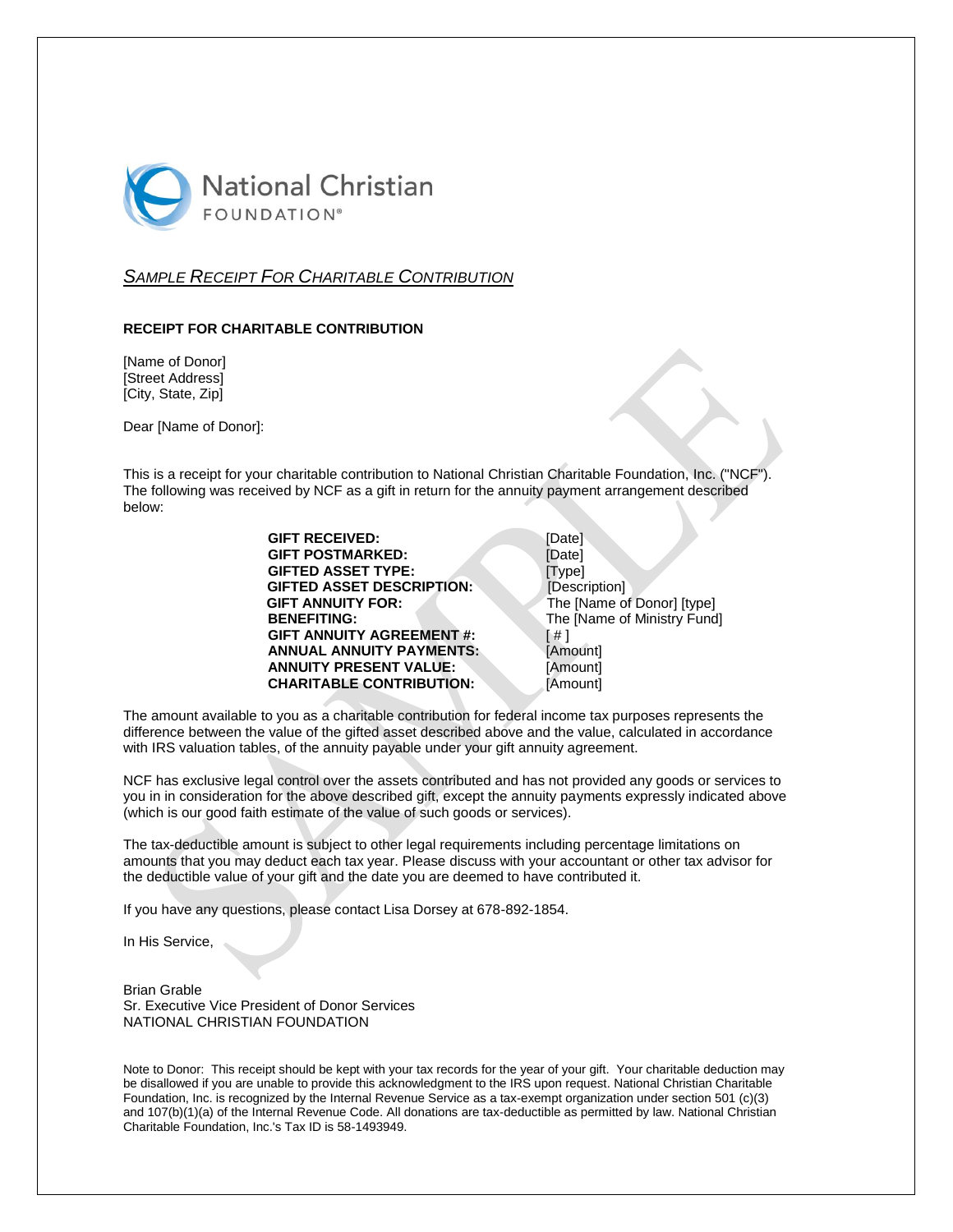

[xxx]

1da-I-GA Serial Number:

### National Christian Charitable Foundation, Inc. **GIFT ANNUITY AGREEMENT**

### **One Life - Donor is the Annuitant Immediate Payments**

**Notice to Donor:** A charitable gift annuity is not insurance under the laws of Georgia and is not subject to regulation by the Insurance Commissioner or protected by any insurance guaranty association.

This Agreement is made between [Name of Donor] of [Street Address], [City], [State] [Zip Code] (hereinafter "the Donor"), and National Christian Charitable Foundation, Inc., a Georgia non-profit corporation and tax exempt organization classified as a public charity pursuant to Sections 501(c) (3) and 509 (a) of the Internal Revenue Code of 1986, d/b/a "National Christian Foundation", of 11625 Rainwater Drive, Suite 500, Alpharetta, Georgia 30009 (hereafter "NCF").

### **1. Transfer of Property by Donor**

NCF certifies that the Donor, as an evidence of [his/her] desire to support the work of NCF and to make a charitable gift, on [Contribution Date] contributed to NCF the property described in Schedule A attached hereto, the fair market value of which is [amount].

### **2. Payment of Annuity**

In consideration of the property transferred by the Donor, NCF shall pay an annual annuity of [amount] from the date of this Agreement and shall pay such amount to the Donor so long as [he/she] is living.

# **3. Payment Dates; First Installment**

The annuity shall be paid in [quarterly, semi-annual, annual] installments of [amount]. The first installment shall be payable on [Month, Day, Year] in the amount of [amount], prorated on the basis of the number of days in the initial payment period. Subsequent installments beginning on [Month, Day, Year] and continuing every [quarter, half-year, year] thereafter shall be in the full amount of [amount].

# **4. Birth Date of Donor**

The birth date of the Donor is [Month, Day, Year].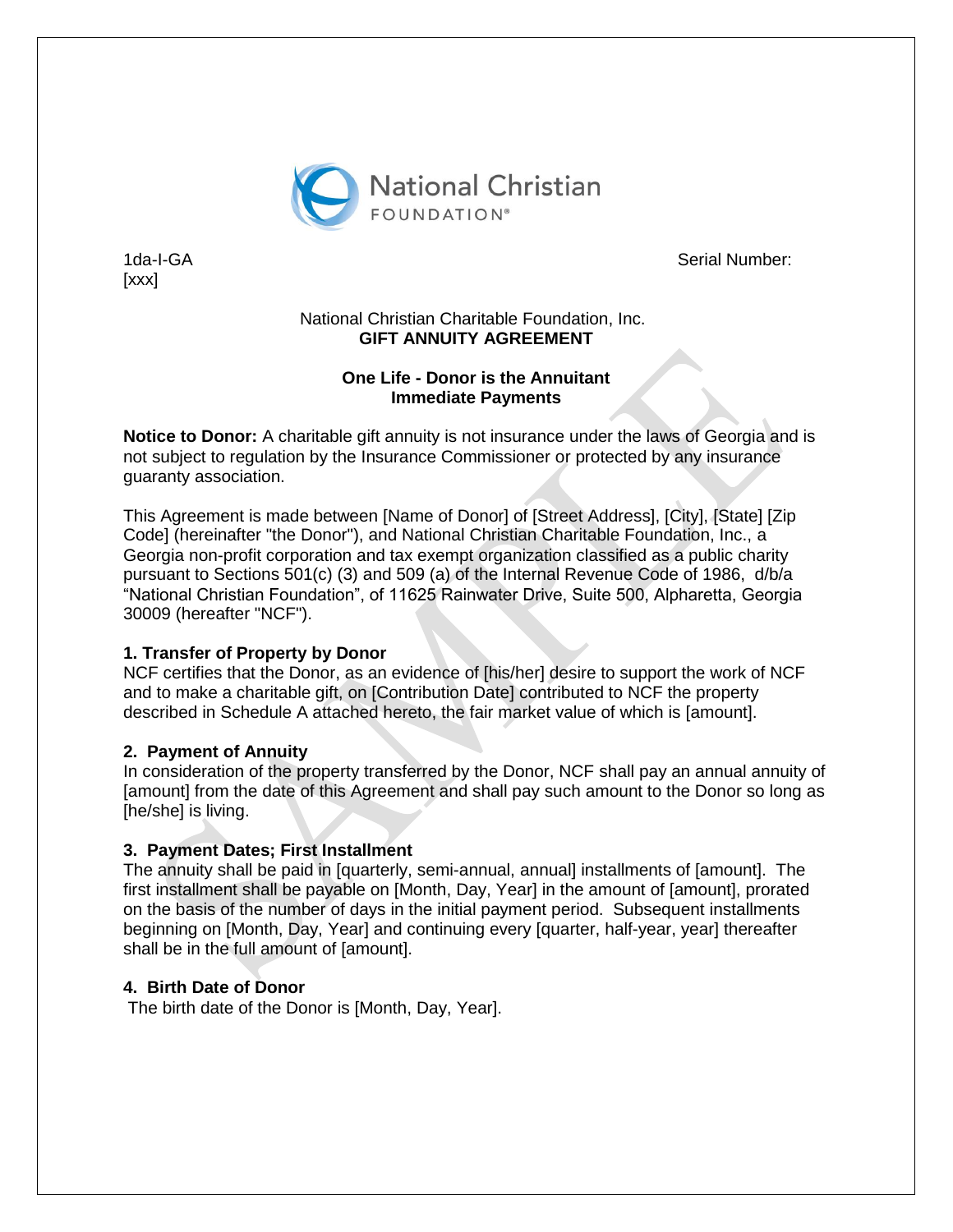### **5. Payment Correction**

If the stated birth date of the Donor should be found to be incorrect at any time, the amount payable or benefit accruing under this Agreement shall be such as would have been provided according to the correct birth date. If any underpayment or overpayment has been made on account of such misstatement, any such underpayment shall promptly be paid to the Donor, and any such overpayment shall be charged against the current and/or next succeeding payment(s) to the Donor.

### **6. Irrevocability; Non-assignability; Termination**

This annuity is irrevocable and non-assignable, except that it may be assigned to NCF. NCF's obligation under this Agreement shall terminate with the regular payment preceding the Donor's death.

### **7. Uses and Purposes of Gift**

Upon NCF's satisfaction of its obligation under this Agreement, an amount equal to the residuum of the gift shall be used by NCF for its ["**Name of Ministry Fund**"].

### **8. Entire Agreement; Governing Law**

This Agreement, together with Schedule A attached hereto, constitutes the entire agreement of the parties. This Agreement shall be governed by the laws of the [State of Donor].

This Agreement is effective as of [Contribution Date].

 $Inc.$ :

DONOR: **National Christian Charitable Foundation**,

\_\_\_\_\_\_\_\_\_\_\_\_\_\_\_\_\_\_\_\_\_\_\_\_\_\_\_\_\_\_\_ By: \_\_\_\_\_\_\_\_\_\_\_\_\_\_\_\_\_\_\_\_\_\_\_\_\_\_\_\_\_\_

[Name of Donor] [Name of Officer], [Title]

Attest: \_\_\_\_\_\_\_\_\_\_\_\_\_\_\_\_\_\_\_\_\_\_\_\_\_\_\_\_\_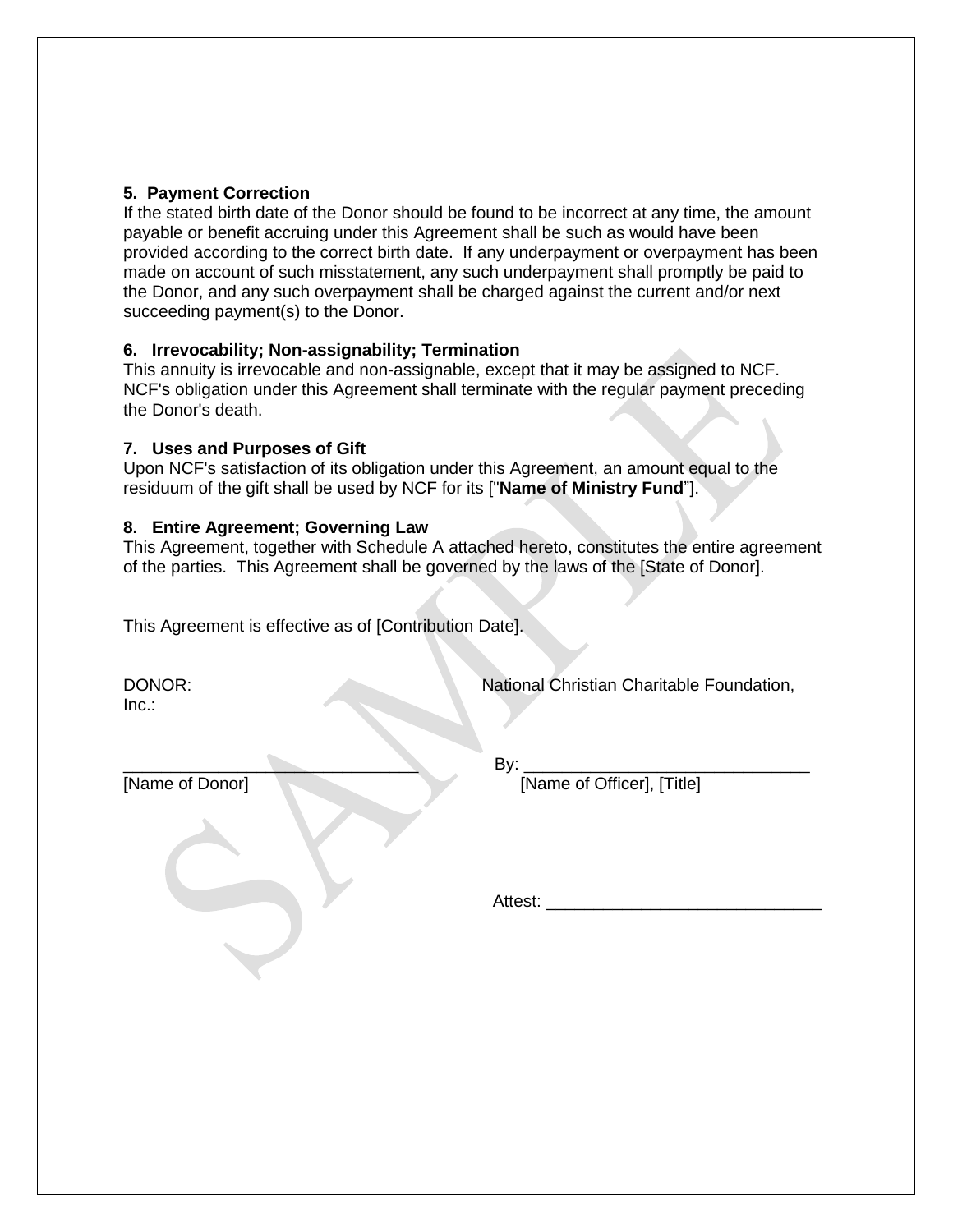**Gift Annuity Agreement Between**  *EXECUTE:* **CONORGINAL EXECUTE: [Name of Donor] and National Christian Charitable Foundation, Inc.** 

 **SCHEDULE A** 

 **Description of Property** 

[Description of donated property]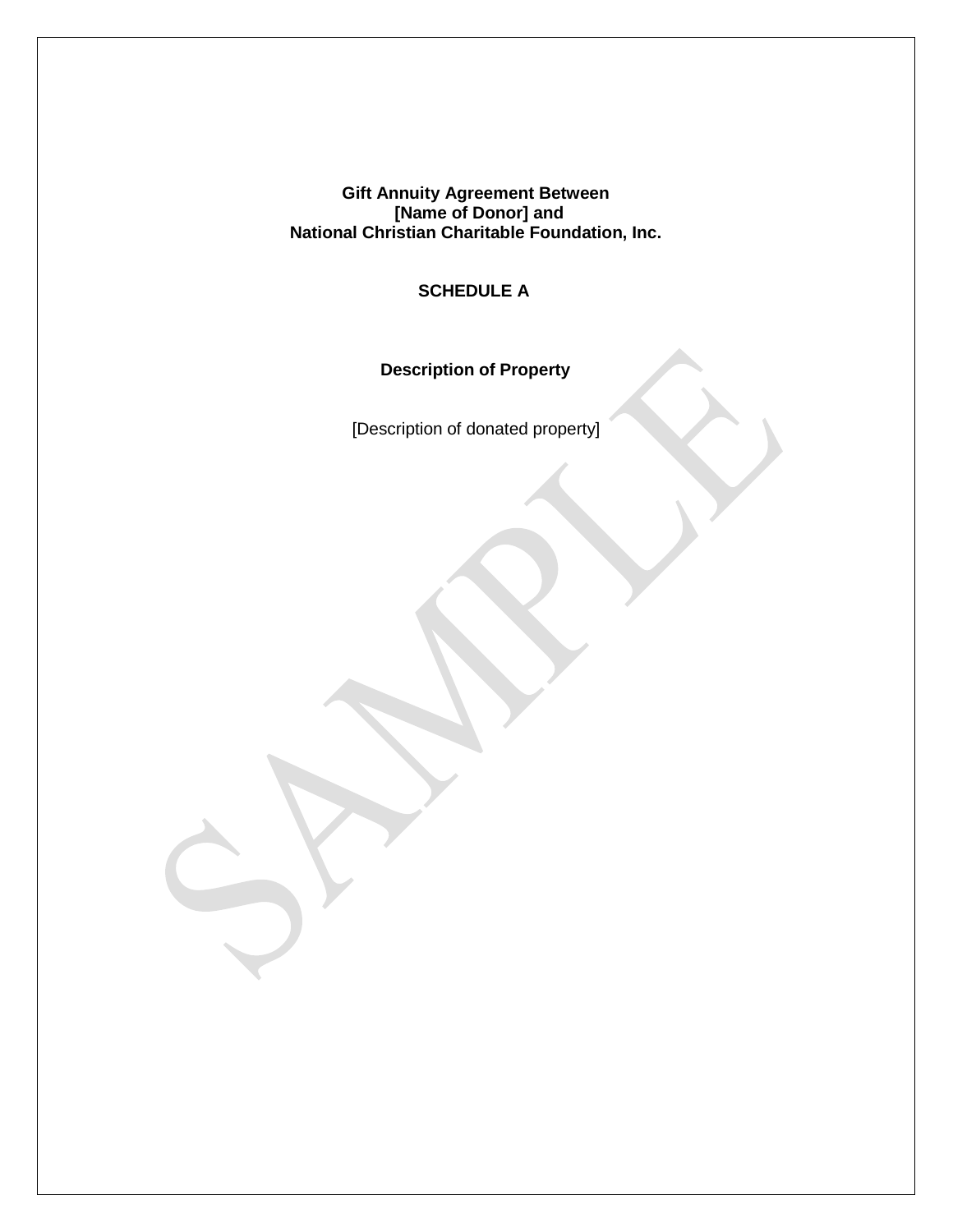### Applicable Mid-Term Rate Election Charitable Gift Annuity

Name of Donor: Taxpayer ID:

According to Reg. Sec. 301.9100-8(a)(1), I, [Name of Donor], am making an election as provided under Section 7520(a) of the Internal Revenue Code.

The interest being valued is a charitable gift annuity agreement with National Christian Charitable Foundation, Inc. made on [Contribution Date]. The payout rate of the gift is [payout rate], payable for the lifetime benefit of an individual, age [age of annuitant].

The rate being used to value the transferred interest is that for [CMFR Month used], [CMFR] (120% of the Applicable Mid-Term Federal Interest Rate rounded to the nearest two-tenths of one percent).

### **Instructions to Donor**

You are receiving the above election statement because the IRS discount rate used to compute the value of your charitable contribution was based on a rate for one of the two months prior to the month of your gift.

The IRS requires a planned gift donor to make an explicit election in the event that the value of the donor's charitable contribution was computed using the IRS discount rate for either of the two months prior to the month of gift. The month of your gift is [Contribution Month and Year] and the IRS discount rate used to compute the value of your charitable contribution is for CMFR Month and Year used].

You must attach the election statement to your federal income tax return for the tax year in which you claim your income tax charitable deduction for this gift. You should provide your tax preparer with a copy of this election statement.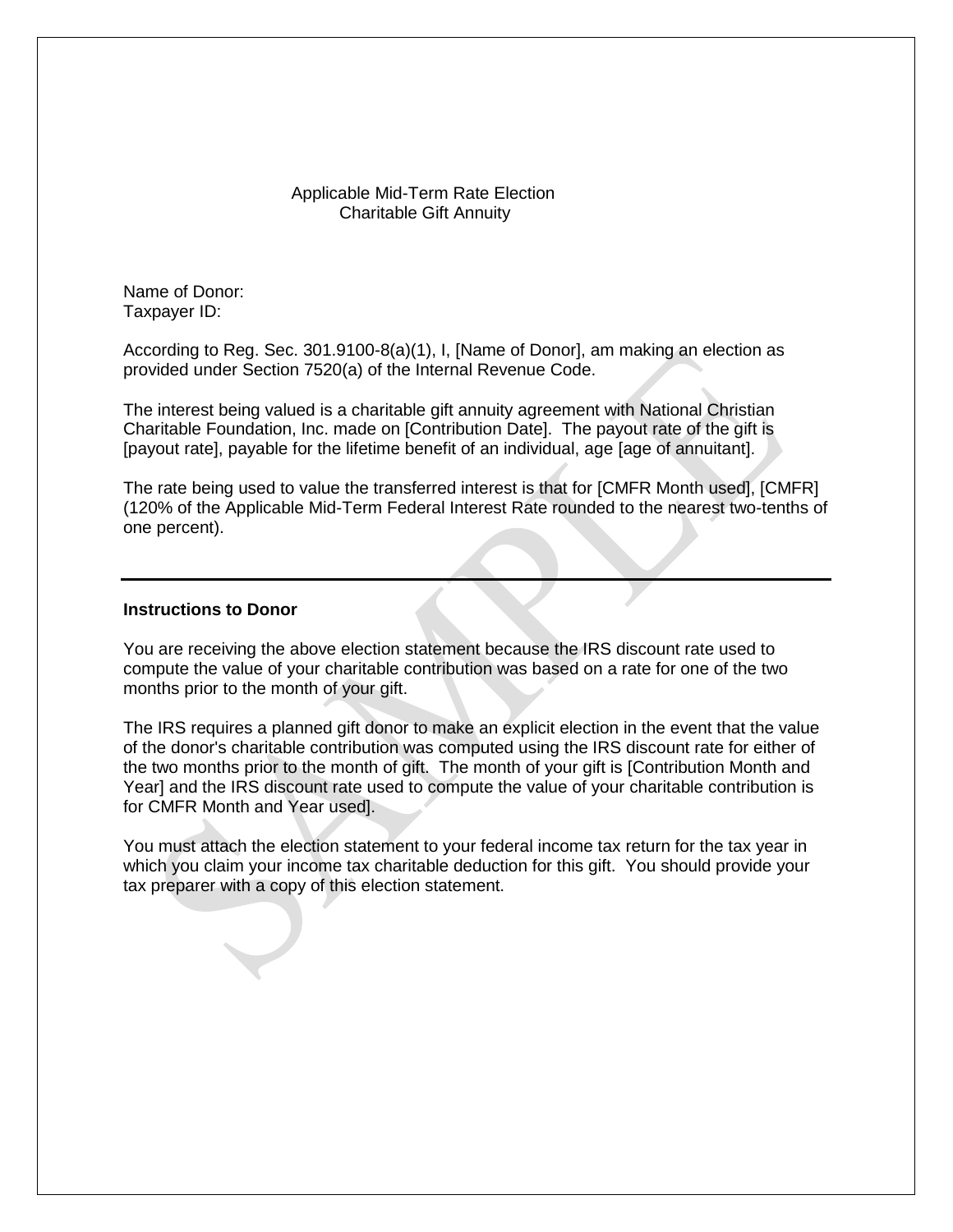

### **AUTHORIZATION AGREEMENT FOR AUTOMATED DEPOSITS (VIA ELECTRONIC FUNDS TRANSFER – "EFT")**

#### **Instructions:**

- $\checkmark$  Please complete each box below.
- $\checkmark$  Please attach a **voided check** to the completed form.
- $\checkmark$  Please mail this form to National Christian Foundation, attention: George A. Duffin or Lisa C. Dorsey, P.O. Box 524, Alpharetta, GA 30009.

I hereby authorize and request National Christian Foundation to make payment of any amounts owed to me as a result of my participation in National Christian Foundation's charitable gift annuity program by initiating credit entries to my account at the Financial Institution ("Institution") indicated below. I hereby authorize and request Institution to accept any credit entries initiated by National Christian Foundation and to credit all such entries to my account without liability for the correctness of the entries:

| <b>Bank Name</b>           |                       |
|----------------------------|-----------------------|
| <b>Bank Address</b>        | City, State, Zip Code |
| Depositor's Account Number | Checking [ ] Savings  |

It is understood and agreed that I may terminate this agreement at any time upon written notice to National Christian Foundation. Notification to National Christian Foundation shall be effective upon receipt.

| Customer Name (s) | Customer Name (s) |  |
|-------------------|-------------------|--|
| Signed<br>Date    | Signed<br>Date    |  |
|                   |                   |  |

I understand and agree that if an erroneous credit is made to my account that National Christian Foundation and Institution are authorized to stop payment, reverse the entry, or make any adjustments necessary to my account to correct the erroneous entry.

#### *Attach voided check here*

**1 1 6 2 5 R A I N W A T E R D R I V E , S U I T E 5 0 0 A L P H A R E T T A , G A 3 0 0 0 9 P H O N E 4 0 4 . 2 5 2 . 0 1 0 0 F A C S I M I L E 4 0 4 . 2 5 2 . 5 1 7 7**